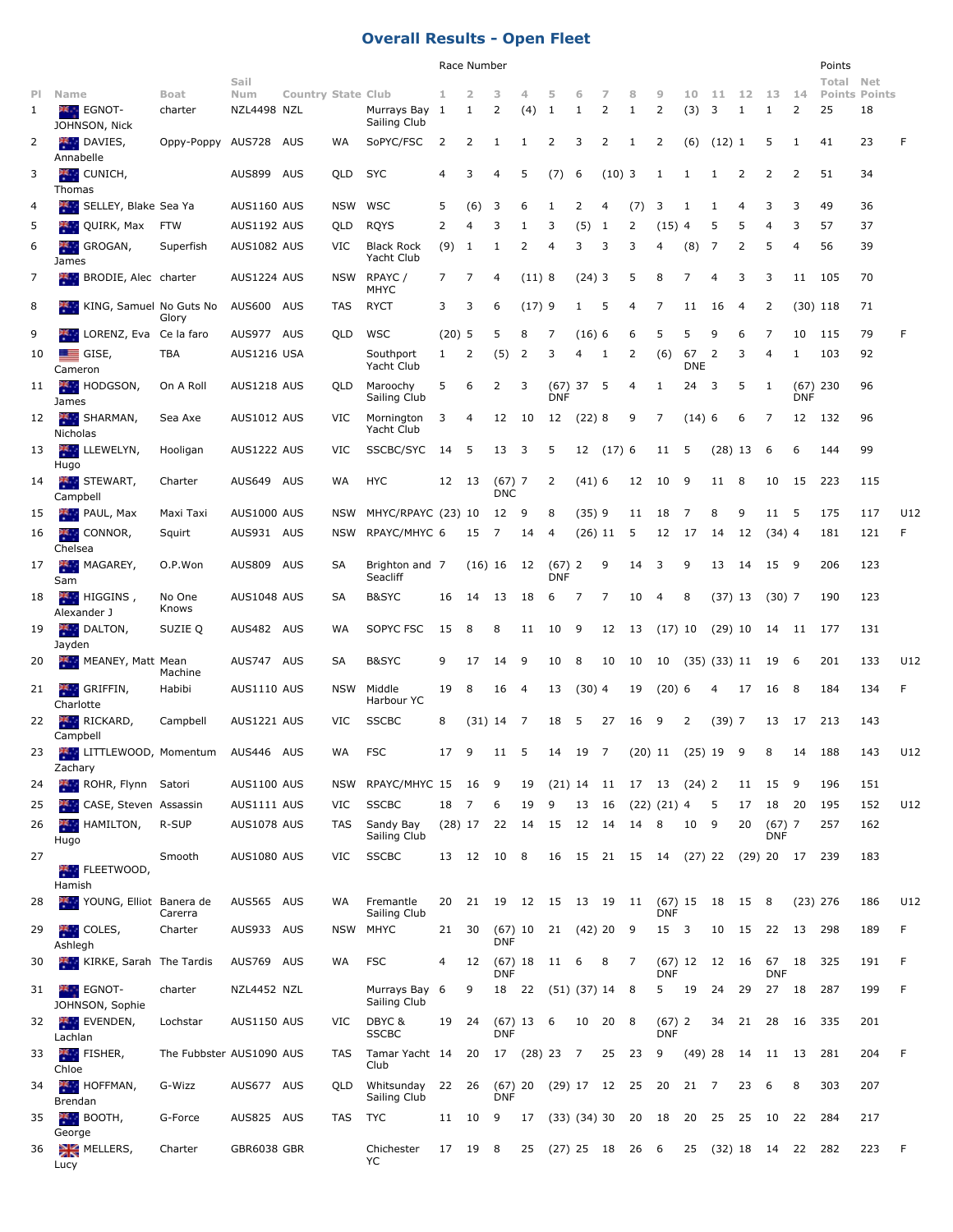| 37 | <b>MAN</b> JACKSON,<br>Sophie                 | Wave<br>Whipper        | AUS1059 AUS | VIC        | Mornington<br>Yacht Club                        | 25               | 11 15 (38) 36               |                                |              |                        | $(48)$ 18  |                             | 26      | 16                      | 23                    | 10                      | 10                                         | 16               | 19                       | 311   | 225 | F         |
|----|-----------------------------------------------|------------------------|-------------|------------|-------------------------------------------------|------------------|-----------------------------|--------------------------------|--------------|------------------------|------------|-----------------------------|---------|-------------------------|-----------------------|-------------------------|--------------------------------------------|------------------|--------------------------|-------|-----|-----------|
| 38 | $\frac{1}{2}$ JOEL,<br>Nicholas               | IronOpti               | AUS1073 AUS | VIC        | <b>SSCBC</b>                                    | 12 15            |                             | <b>DNF</b>                     | $(67)$ 23 12 |                        |            |                             |         | <b>DNF</b>              | $(67)$ 18 11 19       |                         |                                            | 17               | 26                       | 363   | 229 | U12       |
| 39 | <b>TWOMEY,</b><br>Jackson                     | TBA                    | AUS953 AUS  |            | NSW MHYC                                        | 11 30            |                             | 21 (31) 17                     |              |                        | <b>DPG</b> | 29 13 13 30                 |         |                         | <b>BFD</b>            |                         | $(67)$ 15 12 20                            |                  | -19                      | 328   | 230 |           |
| 40 | <b>HICKLING</b> ,<br>Hugh                     | Ship<br>Happens        | AUS1109 AUS | TAS        | Sandy Bay<br>Sailing Club                       | 27               | -25                         | - 15                           | 16           | - 18                   | 16 25      |                             |         | (29) 12 11              |                       | (33) 18                 |                                            | 24               | -23                      | 292   | 230 |           |
| 41 | <b>TWOMEY,</b>                                | TBA                    | AUS954 AUS  |            | NSW MHYC                                        | 10               | 14                          | $\overline{7}$                 | 20           | -26                    |            | $(36)$ 26 19 16             |         |                         | 31                    | (51) 35                 |                                            |                  | 17 27 335                |       | 248 | U12       |
| 42 | Flynn<br>SWADLING,                            | Dandelion              | AUS511 AUS  | QLD        | Southport<br>Yacht Club                         | 42               | - 18                        | <b>DNF</b>                     | $(67)$ 13 5  |                        | 20         | $(67)$ 16 13<br><b>DNF</b>  |         |                         | 13                    | 26                      | 25                                         | 32               | 28                       | 385   | 251 | F.        |
| 43 | Victoria<br><b>AND MORETON,</b>               | Chill Out              | AUS826 AUS  | TAS        | TYC, PDYC                                       | 36 11            |                             | <b>DNF</b>                     |              |                        |            | (67) 36 (42) 21 23 15 17 27 |         |                         |                       | 23                      | $\overline{7}$                             | 27               | 10                       | 362   | 253 |           |
| 44 | Ryan<br>SWAIN,                                | The Beast              | AUS734 AUS  | QLD        | Whitsunday<br>Sailing Club                      | 8                | 23                          | <b>DNF</b>                     | $(67)$ 22 19 |                        | 31         | 32 24                       |         | $(67)$ 13<br><b>DNF</b> |                       | 14                      | 23                                         | 30               | 16                       | 389   | 255 | U11       |
| 45 | Hamish<br><b>PR.</b><br>RAGG, Joshua AUS829   |                        | AUS829 AUS  | <b>TAS</b> | Kingston<br>Beach Sailing<br>Club               | 24 29            |                             |                                |              |                        |            | 21 (45) (52) 18 19 27 19 29 |         |                         |                       | 26                      | 19                                         | 12               | 15 355                   |       | 258 |           |
| 46 | MACKENZIE,<br><b>字。</b><br>Joal               | Optical<br>Illusion    | AUS839 AUS  | SA         | <b>BSYC</b>                                     | 32 13            |                             | 20 27                          |              |                        |            | $(33)$ $(46)$ 23 21 23      |         |                         | 23                    | - 16                    | - 16                                       | 21 27            |                          | - 341 | 262 |           |
| 47 | <b>DARE,</b><br>Lachlan                       | Flirt                  | AUS1040 AUS | VIC        | SYC/SSCBC                                       | 10               | 21                          | <b>DNF</b>                     | $(67)$ 34 19 |                        |            | (35) 21 22                  |         | -26                     | 26                    | 21                      | 30                                         | 28               | -5                       | 365   | 263 |           |
| 48 | <b>EXECUTE CALVERT,</b><br>Angus              | Now Listen AUS1178 AUS |             | TAS        | <b>RYCT</b>                                     | 16               | - 26                        | <b>DNF</b>                     |              |                        |            | $(67)$ 35 25 43 15 18       |         | 24                      | 19                    | $(67)$ 21<br><b>DNC</b> |                                            | 12 20            |                          | 408   | 274 |           |
| 49 | MELIGONIS,<br>Andrew                          | Mischief               | AUS1084 AUS | QLD        | Maroochy<br>Sailing Club                        | 38               | <b>DNF</b>                  |                                |              | $(67)$ 11 16 $(43)$ 20 |            | 22                          | 28      | 28                      | 35                    | 13                      | 8                                          | 18               | 38                       | 385   | 275 |           |
| 50 | LEWIS, Jack                                   | <b>Black Jack</b>      | AUS1002 AUS | VIC        | <b>SSCBC</b>                                    | $(34)$ 25        |                             | $(67)$ 24 23<br><b>DNF</b>     |              |                        | 14 15      |                             | 29      | 22                      | 33                    | 31                      | 26                                         | 29               | 14                       | 386   | 285 |           |
| 51 | SHARMAN,<br><b>PR.</b><br>Ella                | Stella                 | AUS528 AUS  | VIC        | Mornington<br>Yacht Club                        | 26 24            |                             | 10 35                          |              | (45) (49) 17           |            |                             | 33      | 14                      | 44                    | 24                      | 24                                         | 24               | 12                       | 381   | 287 | U10<br>F  |
| 52 | <b>AUSTIN,</b><br>Stanley                     | The Lamb               | AUS1021 AUS | VIC        | Somers YC                                       | 30               | $(38)$ $(67)$ 29            | <b>DNF</b>                     |              | 14                     | 19 34      |                             | 31      | - 33                    | 12 17                 |                         | 24                                         | 25               | 24                       | 397   | 292 |           |
| 53 | <b>EVANS,</b><br>William                      | Will Power             | AUS1226 AUS | TAS        | <b>TYC</b>                                      | 25               | 18                          | <b>DNF</b>                     | $(67)$ 39 17 |                        | 15         | - 32                        | 38      | -34                     | 14 15                 |                         | $(67)$ 22 24 427<br><b>DNF</b>             |                  |                          |       | 293 |           |
| 54 | <b>WALDRON</b> ,<br>Jack                      | Jackhammer AUS828 AUS  |             | TAS        | TYC                                             | 27               | 20                          | 23                             | 37           | 31                     | 18         | - 16                        | 18      | 25                      | 37                    |                         | (43) (41) 23                               |                  | 26                       | 385   | 301 |           |
| 55 | <b>Example 200 COOLEY, John</b>               |                        | AUS1204 AUS |            | NSW Woollahra<br>Sailing Club                   | 33               | 22                          | 18                             | 15           | - 37                   | 36         | 22                          | (41) 32 |                         | 34                    | 22                      | 35                                         | - 23             | $(67)$ 437<br>DNF        |       | 329 |           |
| 56 | <b>TONKIN</b> ,<br>Joshua                     | A Real Boy             | AUS1214 AUS | SA         | <b>BSYC</b>                                     | 37               | $(67)$ $(67)$ 38<br>DNF DNF |                                |              | 29                     | 32         | 31                          | 23      | 27                      | 15                    | 30                      | 32                                         | 21               | 25 474                   |       | 340 | U11       |
| 57 | <b>XIX</b> STOUT,<br>James                    | Matrix                 | AUS365 AUS  | WA         | FSC and<br><b>RFBYC</b>                         | 28<br><b>DPG</b> | 19                          | 20                             | 40           | 25                     | 22         | 40                          | 33      | 19                      | 39                    | $(42)$ 30               |                                            | -34              | $(67)$ 458<br><b>DNF</b> |       | 349 |           |
|    | 58 MELLERS,<br>Julia                          | Charter                | GBR6195 GBR |            | Chichester<br>YC                                |                  |                             | <b>DNF</b>                     |              |                        |            |                             |         |                         |                       |                         | 39 34 (67) 41 16 11 (45) 30 28 30 32 34 37 |                  | 34 478                   |       | 366 | U12       |
| 59 | <b>HENRY, Otto Sharky</b>                     |                        | AUS1028 AUS |            | NSW MHYC                                        | 38 27            |                             | <b>DNF</b>                     |              | $(67)$ 30 22 4         |            | 36                          | 25      | 32                      | (67) 44<br><b>BFD</b> |                         | 38                                         | 41               | 31                       | 502   | 368 | U11       |
| 60 | <b>KENNY</b> ,<br>Isabelle                    | Miss Isaboo            | AUS947 AUS  | WA         | South of<br>Perth Yacht<br>Club                 | 18 32            |                             | <b>DNF</b>                     |              | $(67)$ 15 11 10        |            | 35 28                       |         | DNF BFD                 | $(67)$ 67 27          |                         | 27                                         | 31               | 67<br><b>DNF</b>         | 502   | 368 | F         |
| 61 | <b>WE NUSKE, Wills Escape Plan AUS860 AUS</b> |                        |             | VIC        | BYS SSCBC                                       | 21 27            |                             | $(67)$ $(47)$ 38<br><b>DNF</b> |              |                        | 41 13      |                             | 32      | 26                      | - 33                  | 35                      | 32                                         | 44               | 32                       | 488   | 374 |           |
| 62 | PARKS,<br>Michael                             | Honkin' n'<br>Swingin' | AUS910 AUS  | VIC        | RGYC MSC<br><b>SYC ASC</b><br><b>BRYC SSCBC</b> | 33               | 37                          |                                |              |                        |            | 17 (50) 41 (53) 44 37       |         | 25                      | 45                    | 20                      | 28                                         | 14<br><b>DPG</b> | 39                       | 483   | 380 | U11       |
| 63 | ZEEMAN,<br>整个<br>Charles                      | Sea Chill              | AUS974 AUS  | TAS        | Sandy Bay<br>Sailing Club                       | 31 23            |                             | (67) 49<br><b>DNF</b>          |              | 50                     | 28         | 30                          | (51) 23 |                         | - 49                  | 38                      | 28                                         | 9                | 31                       | 507   | 389 | U11       |
| 64 | <b>BOOTH, Tom</b> Tom Thumb                   |                        | AUS824 AUS  | TAS        | TYC                                             | 13 22            |                             | $(67)$ 24 24<br><b>DNF</b>     |              |                        | 29         | $(67)$ 41 67<br><b>DNF</b>  |         | <b>DNF</b>              | 41 17                 |                         | 22                                         | - 29             | 67<br><b>DNF</b>         | 530   | 396 |           |
| 65 | FRY, Arthur                                   | Charter                | GBR6193 GBR |            | CYC /<br>RLymYC                                 | 41 33            |                             | <b>DNF</b>                     | $(67)$ 27 24 |                        | 23         | 39                          | 12      | 36                      | - 18                  | 41                      | $(67)$ 36<br><b>DNF</b>                    |                  | 67<br>DNF                | 531   | 397 | U12       |
| 66 | <b>EXAMPLE DALTON,</b><br>Shannon             | MISSY MOO              | AUS863 AUS  | WA         | SOPYC FSC                                       | 41 37            |                             | <b>DNF</b>                     | $(67)$ 23 45 |                        | - 9        | 40                          | 42      | 21                      | - 16                  | 39                      | $(67)$ 67                                  | DNF DNF          | 21 535                   |       | 401 | U11<br>F. |
| 67 | <b>X</b> HIGGINS,<br>Chelsea                  | Impossible<br>Princess | AUS1210 AUS | SA         | B&SYC                                           | 40               | -28                         | <b>DNF</b>                     |              | $(67)$ $(46)$ 37 27    |            | 31 31                       |         | 31 34                   |                       | 41                      | 31                                         | - 42             | 28 514                   |       | 401 | U11<br>F. |
| 68 | BATES,<br>Hannah                              |                        | AUS1087 AUS | QLD        | Royal<br>Queensland<br>Yacht<br>Squadron        | 52               | 33                          | <b>DNF</b>                     | $(67)$ 41 13 |                        | $_{\rm 8}$ | 28                          | 45      | <b>DNF</b>              | $(67)$ 22 37          |                         | 26                                         | 33               | 67<br><b>DNF</b>         | 539   | 405 | F         |
| 69 | EDE, Harrison Exterminate AUS1191 AUS         |                        |             | VIC        | Somers YC                                       | 32 28            |                             | <b>DNF</b>                     |              | $(67)$ 34 41 21        |            | $(67)$ 27<br><b>DNF</b>     |         | <b>DNF</b>              | 67 36 31              |                         | 33                                         | - 19             | 36                       | 539   | 405 |           |
| 70 | HARTNETT,<br>带。<br>Finn                       | Science<br>Experiment  | AUS957 AUS  | VIC        | <b>SSCBC</b>                                    | 34 39            |                             | $(67)$ 6<br><b>DNF</b>         |              | 46                     | 52         | 46 34                       |         | <b>DNF</b>              | (67) 56 6             |                         | 27 35                                      |                  | 25                       | 540   | 406 |           |
| 71 | KAYE, Harry<br><b>美。</b>                      | The Doctor             | AUS501 AUS  | WA         | <b>FSC</b>                                      | 24               | 35                          | <b>DNF</b>                     | $(67)$ 33 34 |                        | 39         | 29                          | 39      | (67)<br>DNF             | 39                    | - 34                    | 40                                         | 39               | 29                       | 548   | 414 |           |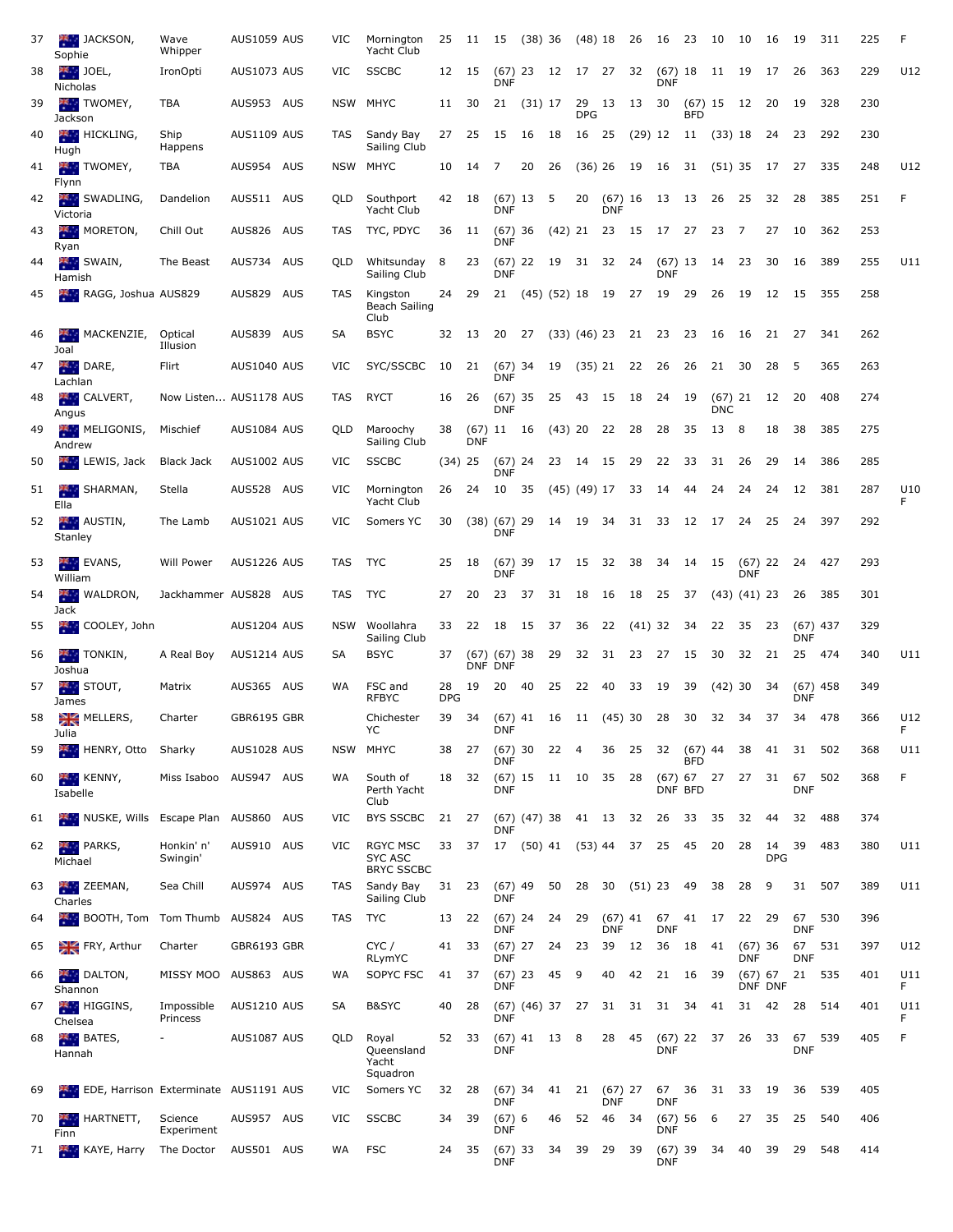| 72 | <b>K GALBRAITH,</b><br>Jasmin       | Button Grass AUS955 AUS          |                    |            | TAS     | Sandy Bay<br>Sailing Club                | 48    |                                 | $(67)$ $(67)$ 28<br>DNF DNF        |                              | 20       | 38               | 38                      | 36               | 33                         | - 40          | 48    | 37                  | 26                        | 34               | 560                                               | 426     | F         |
|----|-------------------------------------|----------------------------------|--------------------|------------|---------|------------------------------------------|-------|---------------------------------|------------------------------------|------------------------------|----------|------------------|-------------------------|------------------|----------------------------|---------------|-------|---------------------|---------------------------|------------------|---------------------------------------------------|---------|-----------|
| 73 | <b>WISE</b> , Justin                | Wise Guy                         | AUS423 AUS         |            | QLD.    | Southport<br>Yacht Club                  | 28    | <b>DNF</b>                      | $(67)$ 19 37                       |                              | 26       | 34               | 41 17                   |                  | <b>DNF</b>                 | $(67)$ 16 18  |       | 67                  | 67<br>DNF DNC DNF         | 67               | 571                                               | 437     |           |
| 74 | <b>COCKMAN</b> ,<br>Grace           | Splash                           | AUS1151 AUS        |            | VIC     | <b>SSCBC</b>                             | 26    | 40                              | $(67)$ 48<br><b>DNF</b>            |                              | 30       | 29               | 39                      | 30               | $(67)$ 67                  | DNF BFD       | 20    | 39                  | 36                        | 33               | 571                                               | 437     | F         |
| 75 | 2000 L<br>COOPER,<br>Finlay         | Sea's the<br>Moment              | AUS985 AUS         |            | TAS     | KBSC                                     | 35    | 31                              | (67) 44<br><b>DNF</b>              |                              | 48       | $(61)$ 37        |                         | 43               |                            | 22 52         | 53 33 |                     | 25                        | 32               | 583                                               | 455     |           |
| 76 | <b>MARINELLI</b> ,<br>Alex          | Charter                          | Aus698             | AUS        | NSW WSC |                                          |       | (67) (67) 67<br>DNF DNF DNF     |                                    | 21 20                        |          | 40               | 34                      | 24               | 67<br><b>DNF</b>           | 28            | 47    | 22                  | 67                        | 26<br>DNF DPG    | 597                                               | 463     |           |
| 77 | <b>BREWER</b> ,<br>Lachlan          | Home Brew                        | AUS387 AUS         |            |         | NSW Northbridge<br>Sailing Club          | 49    |                                 | $(67)$ $(67)$ 30<br>DNF DNF        |                              | 31 23 43 |                  |                         | 43               | 29                         | 43            | 30    | 37                  | 40                        | 67<br><b>DNF</b> | 599                                               | 465     |           |
| 78 | <b>EXAMPLEY,</b><br>Archie          | Archernator AUS705 AUS           |                    |            | NSW     | MHYC                                     | 35    |                                 | (67) (67) 32<br>DNF DNF            |                              | 28       | 11               | 46                      | 44               | 35                         | 30            | 8     | 67                  | 67<br>DNF DNF DNF         | 67               | 604                                               | 470     | U11       |
| 79 | <b>HIGGINS</b> ,<br>Angus           | Angry Angus AUS1212 AUS          |                    |            | SA      | <b>BSYC</b>                              |       | $(67)$ $(67)$ 67<br>DNF DNF DNF |                                    | 31 28                        |          | 42               | 42                      | 52               | 27                         | 37            | 45    | 20                  | -26                       | 67<br><b>DNF</b> | 618                                               | 484     | U12       |
| 80 | <b>HAMILTON</b> ,<br>Rupert         | Downunder                        | AUS441 AUS         |            | TAS     | Sandy Bay<br>Sailing Club                |       | DNF DNC DNF                     |                                    | $(67)$ $(67)$ $67$ $25$ $44$ |          | 49 24            |                         | 67               | DNF DNF                    | 67 32 40      |       | 36                  | - 13                      | 29               | 627                                               | 493     | U11       |
| 81 | DICKINSON,<br>Finley                | Nipple<br>Gripper                | GBR <sub>6</sub>   | <b>GBR</b> |         | Hayling<br><b>Island Sailing</b><br>Club | 31 36 |                                 | <b>DNF</b>                         | $(67)$ 52 44                 |          | 33 33            |                         | 46               | 29                         | - 36          | 21    |                     | (67) 67 67<br>DNF DNF DNF |                  | 629                                               | 495     | U10       |
| 82 | <b>KI</b> ROWDON,<br>Zak            | Captain Zak AUS1060 AUS          |                    |            | VIC.    | <b>Black Rock</b><br>YC                  | 29    |                                 | $(67)$ $(67)$ 52<br>DNF DNF        |                              | 48       | 67<br><b>BFD</b> | 26                      | 44               | 30                         | 44            | 25    | 38                  | <b>DNF</b>                | 67 37            | 641                                               | 507     |           |
| 83 | HINKS, Josh<br><b>SP 11</b>         | Destination AUS925 AUS<br>Unkown |                    |            | SA      | <b>BSYC</b>                              | 51    | 29                              | $(67)$ 32<br><b>DNF</b>            |                              | 32       | 47               | $(67)$ 35<br><b>DNF</b> |                  | <b>DNF</b>                 | 67 31         | 47    | 31                  | 67<br><b>DNF</b>          | 41               | 644                                               | 510     | U11       |
| 84 | 不可<br>PATCHING,<br>Emily            | Princess Lily AUS1215 AUS        |                    |            | SA      | Adelaide<br>Sailing Club                 | 22    |                                 | $(67)$ $(67)$ 26<br>DNF DNF        |                              | 39       |                  | 51 24                   | 40               | 24 20                      |               | 67    | 67                  | 67<br>DNF DNF DNF DNF     | 67               | 648                                               | 514     | F         |
| 85 | <b>King GREEN, Tom</b>              | Tom Tom                          | AUS797 AUS         |            |         | NSW MHYC                                 | 36    |                                 | $(67)$ $(67)$ 40<br><b>DNC DNF</b> |                              | 22       | 28               | 43                      | 40               | 31 26                      |               | 50    | 67                  | 67<br>DNF DNF DNF         | 67               | 651                                               | 517     | U11       |
| 86 | <b>TAVENER,</b><br>Jessica          | Hot Tub                          | AUS1153 AUS        |            | NSW     | DJSC                                     | 46    | 32                              | $(67)$ 26<br><b>DNC</b>            |                              | 27       | 31               | $(67)$ 50<br>DNF        |                  | 67                         | 67<br>DNF DNC | 36    | 67<br><b>DNF</b>    | 35                        | 40               | 658                                               | 524     | F         |
| 87 | TITCHEN,<br>Alexander               | Dreamliner                       | AUS787 AUS         |            | TAS     | Sandy Bay<br>Sailing Club                | 44    | 39                              | $(67)$ 55<br><b>DNC</b>            |                              | 36       | 46               | 33 37                   |                  | <b>DNF</b>                 | $(67)$ 47 27  |       | 67 31<br><b>DNF</b> |                           | 67<br><b>DNF</b> | 663                                               | 529     |           |
| 88 | SICREE, Zane Golden Girl            |                                  | AUS718 AUS         |            | WA      | <b>FSC</b>                               | 37    | 38                              | $(67)$ 29<br><b>DNF</b>            |                              | 30       | 33               | 41                      | 42               | $(67)$ 40<br><b>DNF</b>    |               | 56    | 67                  | 67<br>DNF DNF DNF         | 67               | 681                                               | 547     |           |
| 89 | ZEEMAN, Lily Claws                  |                                  | AUS973 AUS         |            | TAS.    | Sandy Bay<br>Sailing Club                | 45    |                                 | $(67)$ $(67)$ 42<br>DNF DNF        |                              | 39       | 44               | 28                      | -35              | 67<br><b>DNF</b>           | 43 42         |       | 67                  | 67<br>DNF DNF             | 30               | 683                                               | 549     | F         |
| 90 | STONER, Pia                         | Amazon                           | AUS661 AUS         |            | NSW     | MHYC                                     | 30    |                                 | $(67)$ $(67)$ 44<br>DNF DNF        |                              | 35       | 39               | 67                      | 67               | DNF DNF DNF                | 67 17 49      |       | 67<br><b>DNF</b>    | 45                        | -35              | 696                                               | 562     | F         |
| 91 | <b>EXICE GUMMOW,</b><br>Aidan       | Plan'B'                          | AUS960 AUS         |            | QLD     | Whitsunday<br>Sailing Club               | -46   |                                 | $(67)$ $(67)$ 43<br>DNF DNF        |                              | 47       | 25               | 42                      | 51               | 67<br><b>DNF</b>           | 22 19         |       | 67                  | 67 67<br>DNF DNF DNF      |                  | 697                                               | 563     |           |
| 92 | KIPLING,<br>Ainslea                 | This Way Up AUS768 AUS           |                    |            | WA      | South of<br>Perth Yacht<br>Club          | 43    |                                 | (67) (67) 47<br>DNF DNF            |                              | 35 45    |                  | 67<br><b>DNF</b>        | 46               | <b>DNF</b>                 | 67 38 45      |       |                     | 34 32 67                  | <b>DNF</b>       | 700                                               | 566     | F         |
| 93 | SPROTT, Fynn Iki Moku               |                                  | AUS1129 AUS        |            | TAS     | <b>KBSC</b>                              | 55    |                                 | DNF DNC                            | $(67)$ $(67)$ 21 47          |          |                  | 54 29 39                |                  | 67<br><b>DNF</b>           | 48 44         |       | 67                  | 67<br>DNF DNF             | 33 705           |                                                   | 571     | U12       |
|    | 94 MCVEY, Ryan YU-GI-OHI AUS950 AUS |                                  |                    |            |         | QLD Maroochy<br>Sailing Club             |       |                                 | DNF DNF                            |                              |          |                  |                         |                  | DNF                        |               |       |                     | DNF DNF DNC               |                  | 47 (67) (67) 46 40 45 45 36 67 21 29 67 67 67 711 | 577 U11 |           |
| 95 | <b>MAGAREY,</b><br>Alexander        | Dodger                           | <b>AUS1155 AUS</b> |            | SA      | Brighton and 44<br>Seacliff              |       | 35                              | <b>DNF</b>                         | (67) 33                      | 54       | 52 37            |                         |                  | $(67)$ 67 45 43<br>DNF DNF |               |       | 67<br><b>DNC</b>    | 33                        | 67<br><b>DNC</b> | 711                                               | 577     | U11       |
| 96 | <b>AM</b> QUAN, Max                 | SCARECROW AUS854 AUS             |                    |            | QLD     | <b>SYC</b>                               | 42    |                                 | $(67)$ $(67)$ 49<br>DNF DNF        |                              | -34      | 51               | 67<br>DNF               | 21               | DNF                        | 67 32 52      |       | 67 43<br><b>DNF</b> |                           | 67<br>DNF        | 726                                               | 592     |           |
| 97 | DERRY,<br>James                     | Munkee<br><b>Bizness</b>         | AUS882 AUS         |            |         | NSW RPAYC                                | 53    |                                 | $(67)$ $(67)$ 43<br>DNF DNF        |                              | 43       | 26               | 35                      | 38               | 67<br><b>DNF</b>           | 50            | 36    | 67                  | 67<br>DNF DNC DNC         | 67 726           |                                                   | 592     |           |
| 98 | <b>HIAM, Charlie Torpedo</b>        |                                  | AUS1041 AUS        |            | VIC     | <b>SSCBC</b>                             |       | (67) (67) 67<br>DNF DNF DNF     |                                    | 45                           | 53       | 47               | 44                      | 47               | 67<br><b>DNF</b>           | 29            | 40    | 36                  | 67                        | 67<br>DNF DNF    | 743                                               | 609     |           |
| 99 | HARPER, Jess Jester<br><b>SPACE</b> |                                  | AUS396 AUS         |            | VIC     | <b>DBYC</b>                              | 40    |                                 | $(67)$ $(67)$ 39<br>DNF DNF        |                              | 40       | 44               | 47                      | 67<br><b>DNF</b> | <b>DNF</b>                 | 67 55 35      |       | 67                  | 67<br>DNF DNF DNF         | 67               | 769                                               | 635     | F         |
|    | 100 SICREE,<br>Geordie              | Albatross                        | AUS717 AUS         |            | WA      | Fremantle<br>Sailing Club                | 47    |                                 | $(67)$ $(67)$ 51<br>DNC DNF        |                              | 38       | 59               | 67<br>DNF               | 52               | <b>DNF</b>                 | 67 62 23      |       | 67                  | 67<br>DNC DNF             | 42 776           |                                                   | 642     | U11       |
|    | 101 CAIANI, Carlo Kix               |                                  | AUS792 AUS         |            | VIC     | Western Port 45<br>Yacht Club            |       |                                 | $(67)$ $(67)$ 50<br>DNF DNF        |                              | 52 53    |                  | 67<br>DNF               | 45               | 67<br><b>DNF</b>           | 38            | -49   |                     | 67 67 67<br>DNF DNF DNF   |                  | 801                                               | 667     |           |
|    | 102 EDWARDS,<br>Zachary             | Haywire                          | AUS949 AUS         |            | QLD     | Maroochy<br>Sailing Club                 | 39    |                                 | DNF DNF DNF                        | $(67)$ $(67)$ 67             | 49       | 27               | 67                      | 67               | 67<br>DNF DNF DNF          | 47            | 38    | 67                  | 67<br>DNF DNF DNC         | 67               | 803                                               | 669     | U11       |
|    | 103 KAYE, Ezra                      | Sonic<br>Screwdriver             | AUS701 AUS         |            | WA      | <b>FSC</b>                               |       | (67) (67) 67<br>DNC DNF DNF     |                                    | 53                           | 32 43    |                  | 67                      | 67               | 67 46<br>DNF DNF DNF       |               | 67    | 67<br>DNF DNC       | 38                        | 67<br><b>DNC</b> | 815                                               | 681     | U11       |
|    | 104 <b>BATES</b> ,<br>Sophie        | Green Eggs<br>& Ham              | AUS494 AUS         |            | QLD     | RQYS                                     |       | (67) (67) 67<br>DNS DNS DNF     |                                    | 51 53                        |          | 38               | 38                      | 50               | 67 56<br><b>DNF</b>        |               | 67    |                     | 67 67<br>DNF DNF DNF DNF  | 67 822           |                                                   | 688     | U12<br>F. |
|    | $105$ M LEE,<br>Stephanie           | Optigon                          | AUS1010 AUS        |            | VIC     | Mornington<br>YC                         | 49    |                                 | $(67)$ $(67)$ 58<br>DNF DNF        |                              | 50       | 50               | 67<br>DNF               | 48               | 67<br><b>DNF</b>           | 53            | 46    | 67                  | 67<br>DNF DNF DNF         | 67               | 823                                               | 689     | F         |
|    | 106 KARNEY, Jay                     | Knot 4 Sail                      | AUS1081 AUS        |            |         | NSW Woollahra<br>Sailing Club            | 48    | DNF DNF                         | $(67)$ $(67)$ 36                   |                              | 51 40    |                  | 67<br>DNF               | 54               |                            | 67 67 67      |       | 67                  | DNF BFD DNF DNF DNF DNF   | 67 67            | 832                                               | 698     | U10       |
|    | 107 WORRALL,                        | Wolfwind                         | AUS664 AUS         |            |         | NSW Northbridge<br>Sailing Club          |       | (67) (67) 67<br>DNF DNF DNF     |                                    |                              | 57 55 32 |                  | 67<br><b>DNF</b>        | 49               | 67<br><b>DNF</b>           | 55            | 50    | 67                  | 67<br>DNF DNF DNC         | 67               | 834                                               | 700     |           |
|    | Sam<br>108 NUSKE, Blair Hot Pursuit |                                  | AUS852 AUS         |            | VIC.    | BYS SSCBC                                | 50    |                                 | $(67)$ $(67)$ 60<br>DNF DNF        |                              | 61 48    |                  | 67<br><b>DNF</b>        | 48               | 67<br><b>DNF</b>           | 57 48         |       |                     | 67 67 67<br>DNF DNC DNF   |                  | 841                                               | 707     |           |